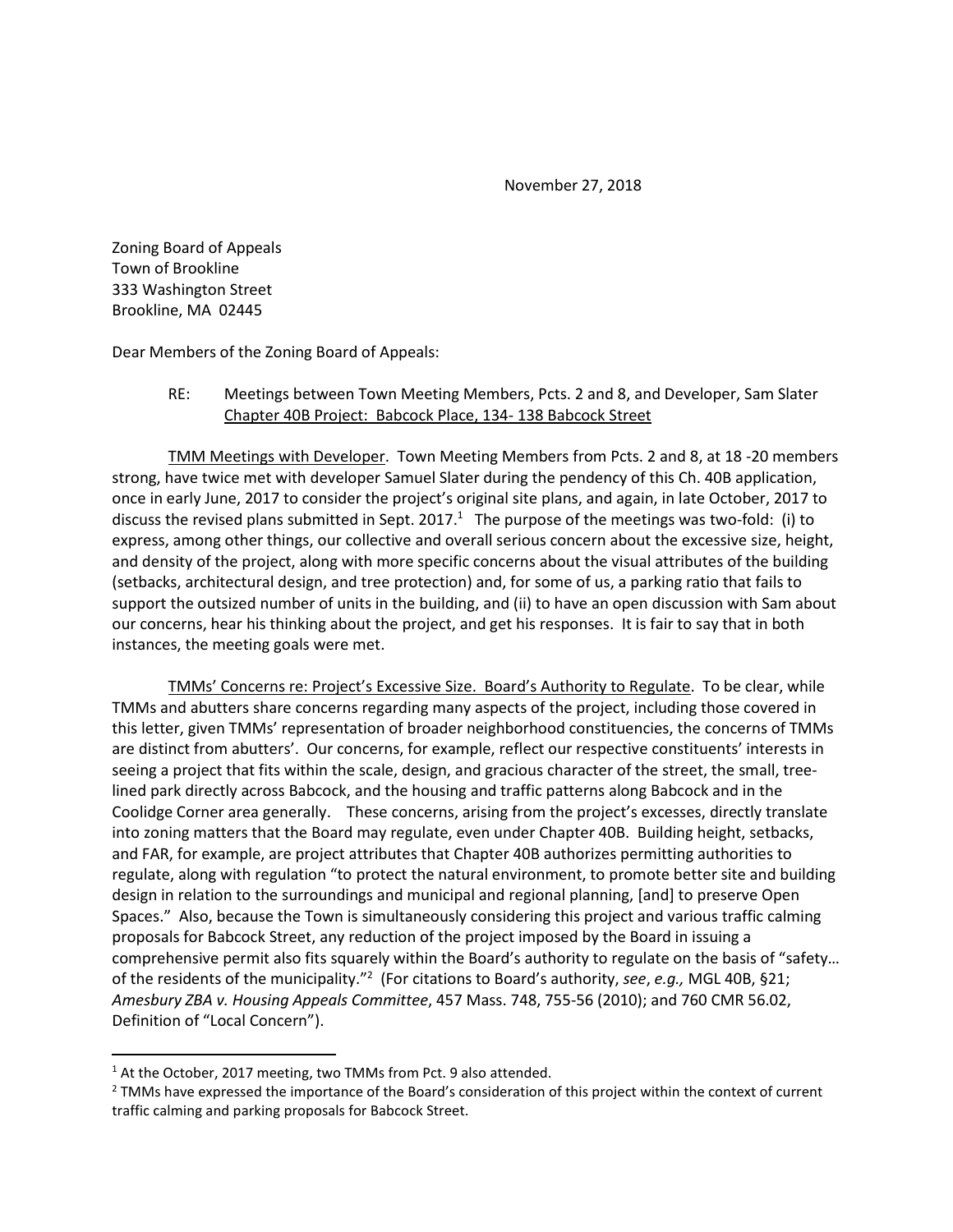November 15-17 Plan Revisions. While both meetings reflected a lively give-and-take that included in each instance clear indications from Sam that the project would be reduced in size, including reduced as to the number of units, the latest plan revisions, unfortunately, do not bear this out. Hence, while TMMs reacted favorably to the wholesale architectural redesign of the building's exterior as reflected in the Sept. plan revisions, TMMs' chief concerns following submission of the Nov. plan revisions continue to be:

1. 5-Story Building Height is Too High. Notwithstanding sentiment evident among some Board members at the October  $2^{nd}$  hearing that the current 5-story height of the main section of the building would not be an issue, TMMs from Pcts. 2 and 8, uniformly expressed the opposite view. We pointedly have asked the developer to remove it from the project to help with the following:

a. Visually, the  $5<sup>th</sup>$  floor causes the building to be overly disproportional and imposing as compared with neighboring structures, particularly with respect to the developer's own stately courtyard building very closely proximate to the left. Removal of the 5<sup>th</sup> floor would create a  $\frac{much}{m}$  more pleasing visual building height-scape along this part of Babcock Street that would better align with the scale of other neighborhood buildings. It would provide an attractive viewshed from Freeman Street toward the property across the park and allow for a reduction in shadows cast on homes, sidewalks and the park. In short, removing the  $5<sup>th</sup>$  floor would go a long way toward preserving the visual character of the neighborhood.

b. Removal of the 5<sup>th</sup> floor's square footage would help minimize the project's density because the FAR would be reduced from 2.2 to 1. 8, with 1.8 being a FAR value in line with that of the adjacent courtyard building and generally comparing more appropriately with other FAR values in the neighborhood, which under current zoning are 1.5 for multi-family properties and 1.0 for two-family structures.

c. While some TMMs who support fewer cars in the area did not have an issue with the project's parking plans, all TMMs were supportive of the removal of the  $5<sup>th</sup>$ floor's 7 units to effect a project with 43 units instead of 50, because the result would be a likely reduction of cars requiring project parking spaces and less traffic on Babcock and surrounding streets (dovetailing with the Town's current traffic calming considerations). Insufficient parking at the project is exacerbated by the property's current accommodation of parking for the adjacent courtyard building. Those spaces will be displaced once construction of the project is underway, resulting in more even cars requiring parking in our neighborhood, already clogged with parked cars due to our proximity of Coolidge Corner.

In short, the 5<sup>th</sup> floor's removal would solve many, if not most of our concerns regarding the project.

2. Setbacks, Tree Preservation, Environmental Health. The November revised plans are not clear as to whether the front setback has been adjusted to coincide with that of the adjacent courtyard building. This is an issue repeatedly raised by the Town's peer reviewer and members